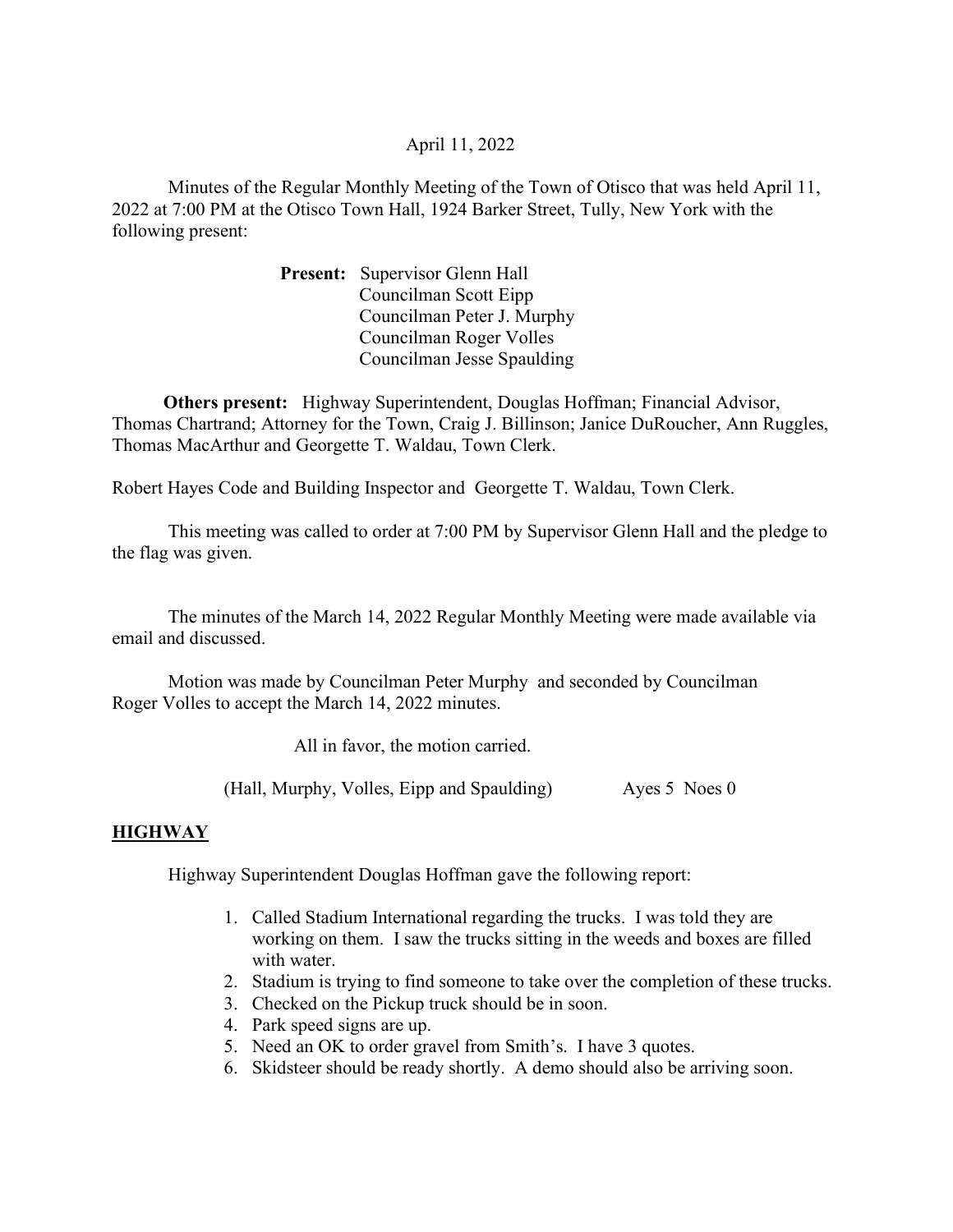### SUPERVISORS REPORT

The Supervisors Report was given by Financial Advisor Thomas Chartrand.

Motion was made by Councilman Peter Murphy and seconded by Councilman Jesse Spaulding to accept the Supervisors Report.

> (All in favor, motion carried) (Hall, Murphy, Volles, Eipp and Spaulding) Ayes 5 Noes 0

Motion was made by Councilman Roger Volles and seconded by Councilman Jesse Spaulding to pay the bills out of the proper funds. General Fund, Abstract #4 \$9,666.88 and Highway, Abstract #4 \$21,026.51. .

> (All in favor, motion carried) (Hall, Murphy, Volles, Eipp, and Spaulding) Ayes 5 Noes 0

Motion was made by Councilman Roger Volles and seconded by Councilman Jesse Spaulding to accept the Bank Reconciliation Statement presented to the Town Board by Financial Advisor, Thomas Chartrand.

> (All in favor, motion carried) (Hall, Murphy, Volles, Eipp and Spaulding) Ayes 5 Noes 0

#### FROM THE FLOOR

.

 The new Board Members from the Otisco Lake Association wanted to introduce themselves to the board. They are intending to restart the summer program this year and not sure about the swim program.

 Janice Duroucher from Amber and other residents from the Causeway area addressed the Town Board regarding the possibility of a Noise Ordinance due to a resident playing loud music at all hours of the night. The Board advised the residents to get possible video evidence and continue to call the Police to help build a case if the problem persists .